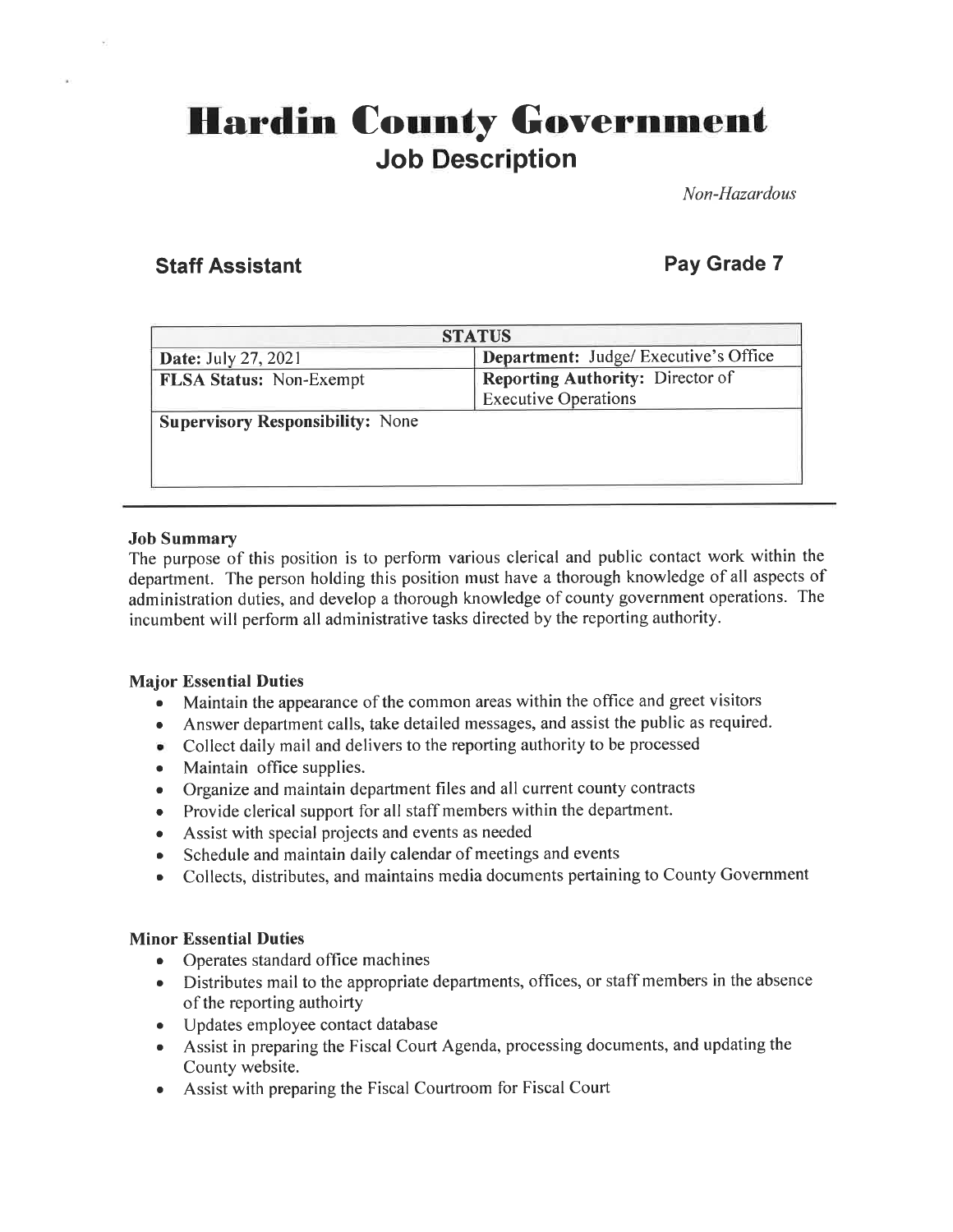### **Qualifications**

#### Educotion and/or Experience

- . Graduate of an accredited college or university with an Associate's degree in office technologies, business practices, office administration, etc. with two years' experience in appropriate fields; or,
- Graduate of an accredited high school or equivalent with four years' experience in office administration, business practices; college credits in appropriate fields preferred.
- Must have experience in office procedures and practices or willingness to learn said practices.
- Must possess advanced skills in Microsoft Word, Excel and other computer programs for word processing, spreadsheets and database management.
- . Working knowledge of county government operations is preferred.

#### Language Skills

- Ability to respond to inquiries and/or complaints from employees, regulatory agencies and vendors.
- . Ability to write reports and business correspondence.
- . Possess strong oral, written and listening communication skills.
- Ability to respond to sensitive inquiries.
- o Ability to speak before department sized groups.

#### **Mathematical Skills**

r Ability to add, subtract, and divide in all units of measure, using whole numbers, common fractions, and decimals.

#### **Reasoning Ability**

- . Defines problems, collects data, establishes facts, and draws valid conclusions.
- o lnterprets a variety of technical and instructional information.
- Makes decisions which serve the County's best interest and follow the missions and objectives of the department.

#### Certfficates, Licenses, Registrations

Must possess and maintain a valid Kentucky Driver's License

#### Other Knowledge and/or Skills

- Ability to operate standard office machines.
- o Exercise mature judgment, courtesy and tact in dealing with county employees on the telephone or in person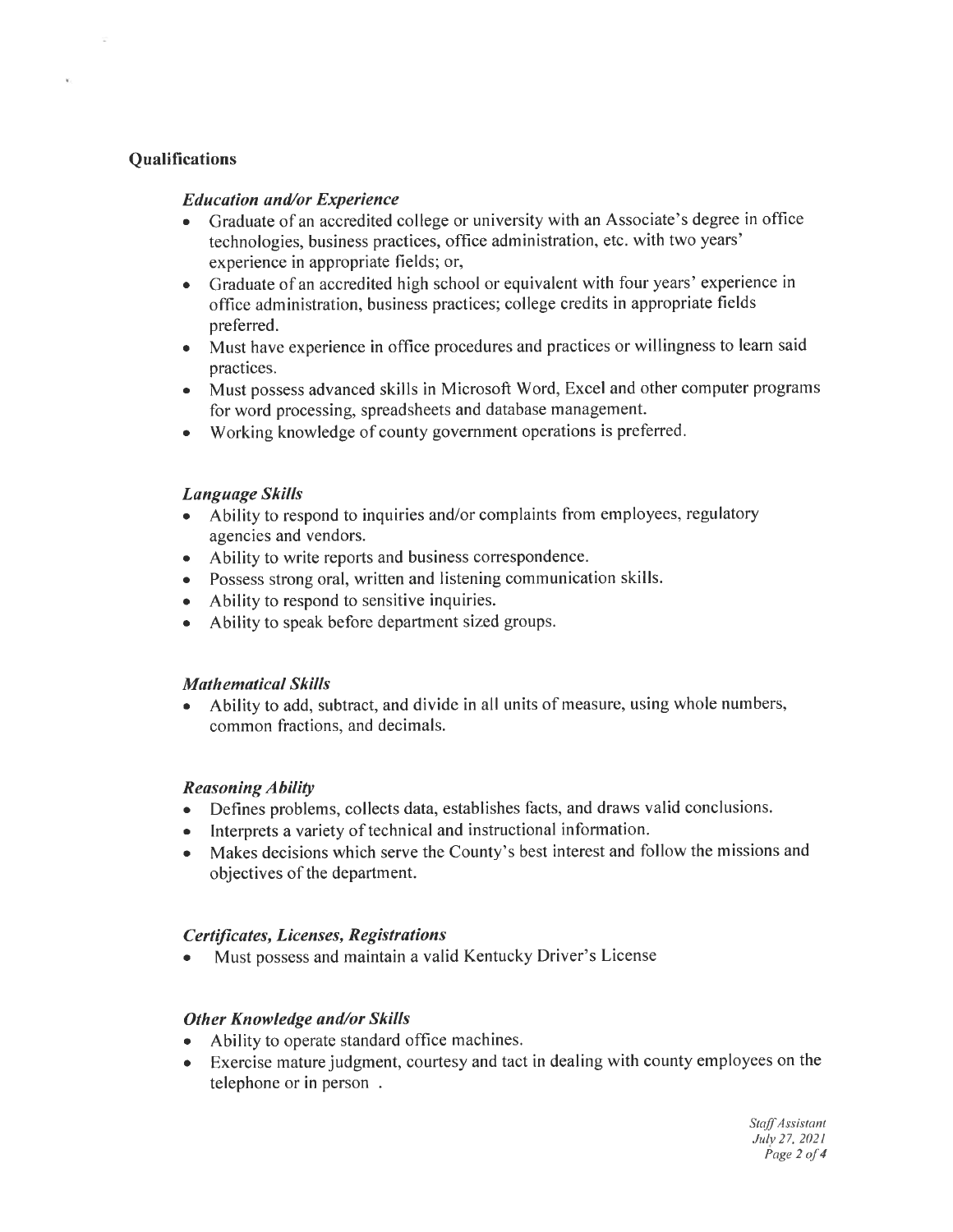- Display mature judgment, courtesy, and tact in dealing with the public, elected officials, and government employees. a
- Skilled in effective use of computers and standard office machines and records management, and correspondence preparation.
- Possess advanced skills of standard office computer programs for word processing spread sheets, and database management.
- Ability to function in a fast- pace environment

#### Physical Demands

The physical demands described represents those required to successfully perform the essential job functions. Reasonable accommodations may be made to enable individuals with disabilities to perform the essential functions.

While performing job duties, the employee could reasonably be expected to.

| Regularly (over 2/3)              | Occasionally (under 1/3)         |
|-----------------------------------|----------------------------------|
| Sit                               | Stand or walk                    |
| Talk or hear                      | Reach with hands and arms        |
| Use hands to handle, feel or type | Lift and/or move up to 25 pounds |
| Drive a motor vehicle             |                                  |

Vision requirements include close, distance, color, and peripheral vision, depth perception, and the ability to adjust focus.

#### Work Environment

The work environment characteristics described in preceding paragraphs represent those encountered while performing the essentialjob functions. Reasonable accommodations may be made to enable individuals with disabilities to perform essential functions. The noise level is usually low to moderate.

#### Comments

- $\bullet$  Must display the following:
	- o Positive communication
	- o Objectivity
	- o Willingness to solve problems
	- o Commitment to serve the county's best interests
- o Must adhere to the applicable provisions of the Department Rules and Regulations, the Personnel Policy Manual, the Hardin County Administrative Code, the Kentucky Revised Statutes, and any other procedures, rules, regulations, and policies set forth by appropriate authorities
- Must be neat in appearance
- o Must be at least 18 years of age
- Must be a citizen of Hardin County